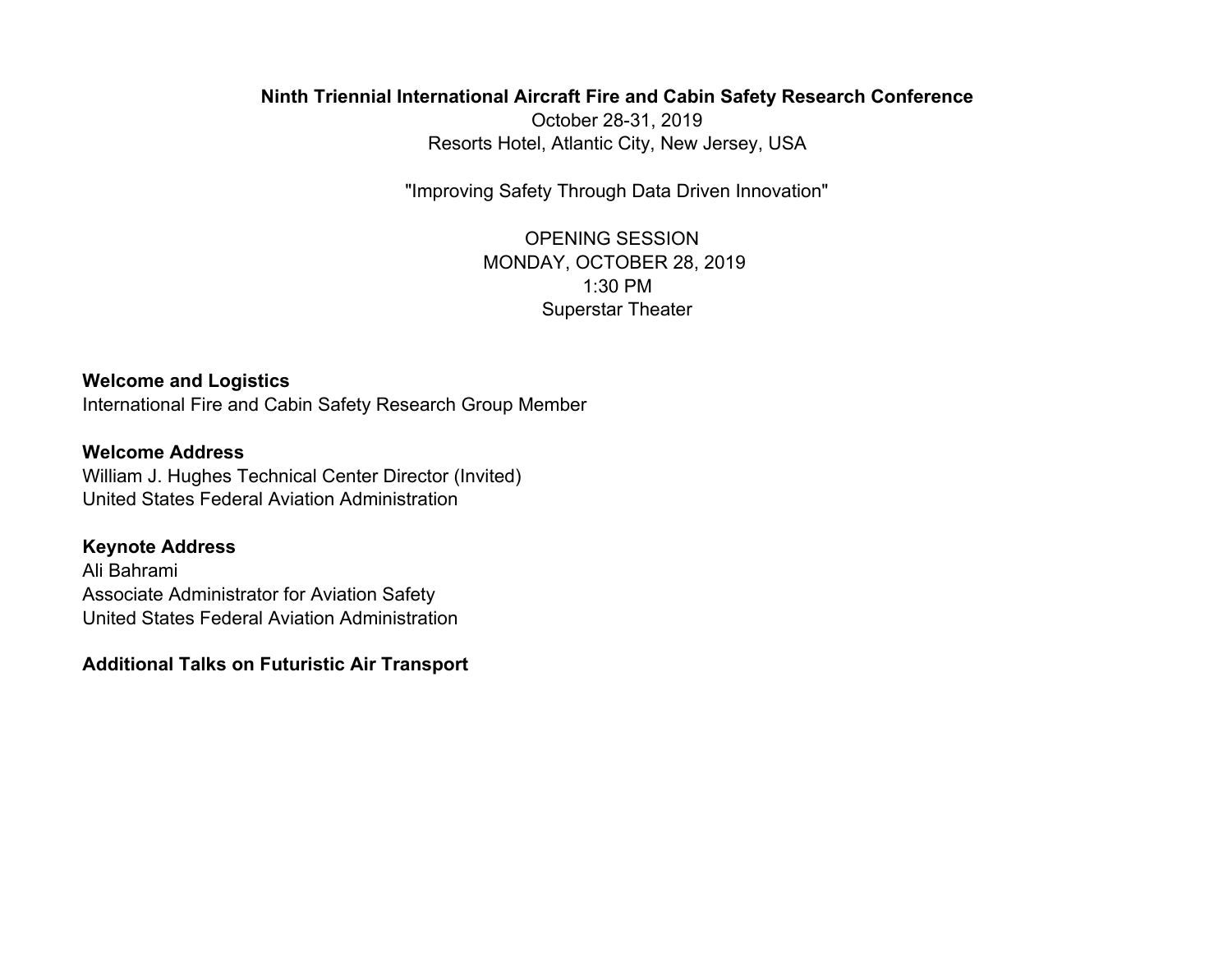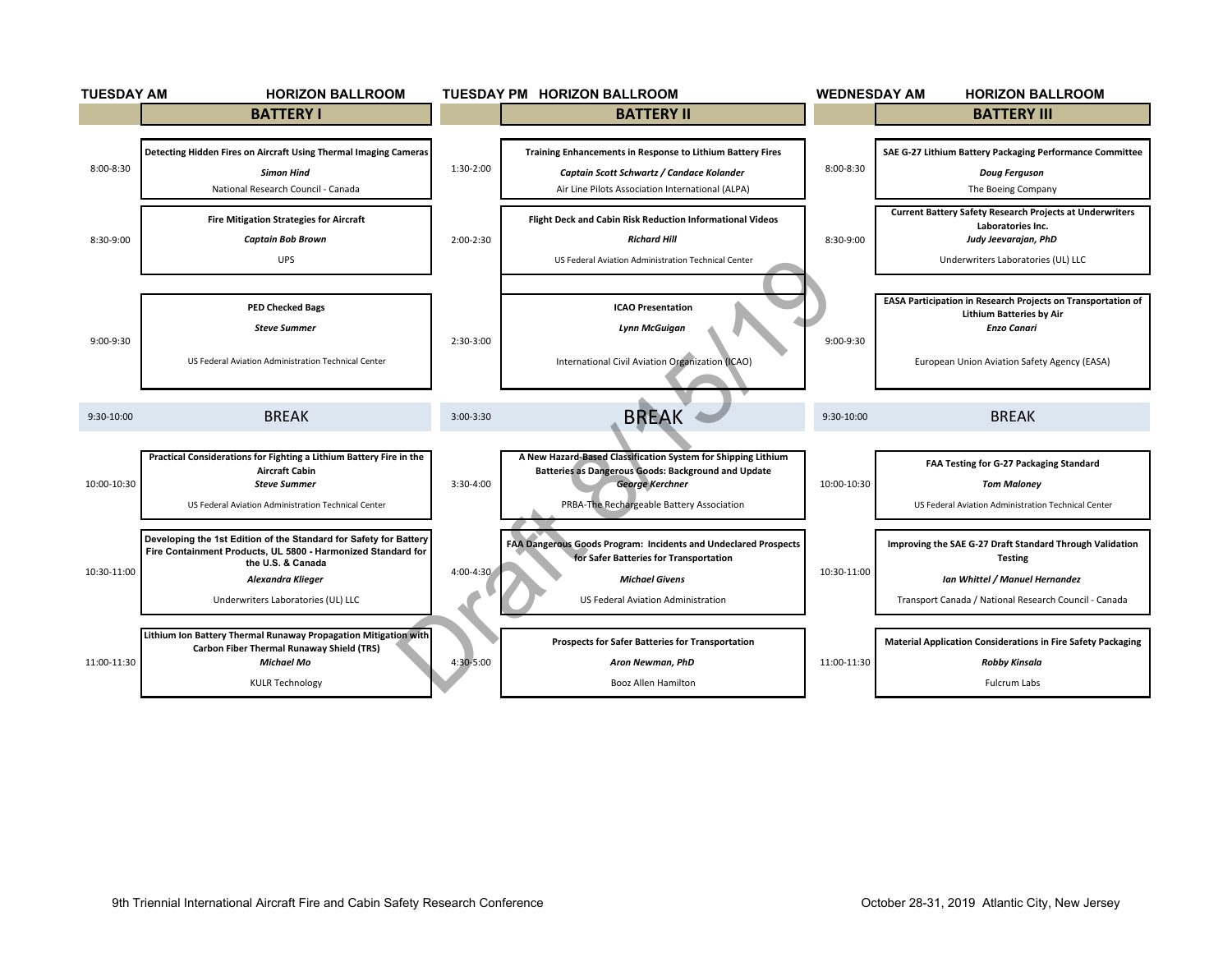|               | <b>WEDNESDAY PM</b><br><b>HORIZON BALLROOM</b>                                                                                                                    | THURSDAY AM   | <b>HORIZON BALLROOM</b>                                                                                                                                                          |
|---------------|-------------------------------------------------------------------------------------------------------------------------------------------------------------------|---------------|----------------------------------------------------------------------------------------------------------------------------------------------------------------------------------|
|               | <b>BATTERY IV</b>                                                                                                                                                 |               | <b>BATTERY V</b>                                                                                                                                                                 |
| 1:30-2:00     | On Measuring Energy from Li ion Batteries in Runaway<br>and Combustion<br><b>James Quintiere, PhD</b><br>University of Maryland                                   | $8:00 - 8:30$ | <b>Coupling Fractional Calorimetry Results with Statistical</b><br>Methods to Characterize the Influence of Trigger<br>William Q. Walker, PhD<br>NASA Johnson Space Center (JSC) |
| $2:00-2:30$   | Fire Hazards from 18650 Li-ion Cells Used in Electronic<br><b>Items for Aviation</b><br>Pravinray Gandhi, PhD<br>Underwriters Laboratories (UL) LLC               | 8:30-9:00     | Thermal Runaway Event Analysis - Gas, Temperature<br>and Pressure<br><b>Matthew Karp</b><br>US Federal Aviation Administration Technical Center                                  |
| 2:30-3:00     | <b>Certification and Installation Guidance on Lithium</b><br><b>Battery on Aircraft</b><br>Norman Pereira<br><b>US Federal Aviation Administration</b>            | $9:00-9:30$   | Mitigation of Failure Propagation in Multi-Cell Lithium<br><b>Ion Batteries</b><br>Lorraine Torres-Castro, PhD<br>Sandia National Laboratories                                   |
| $3:00 - 3:30$ | <b>BREAK</b>                                                                                                                                                      | 9:30-10:00    | <b>BREAK</b>                                                                                                                                                                     |
| 3:30-4:00     | Solid-State Li-ion Battery for High-Safety and Longevity<br>Jitendra Kumar, PhD<br>University of Dayton Research Institute (UDRI)                                 | 10:00-10:30   | <b>Electrical Energy Storage for Safe Installations</b><br><b>TBD</b><br>US Federal Aviation Administration Technical Center                                                     |
| 4:00-4:30     | <b>Experimental Investigation of Cascading Failure in</b><br>18650 Lithium Ion Cell Arrays: Impact of Cathode<br>Ahmed O. Said<br>University of Maryland          | 10:30-11:00   | Nonwoven Battery Separators Change the Safety<br><b>Paradigm for Lithium Ion Batteries</b><br><b>Brian Morin, PhD</b><br>Dreamweaver International, Inc.                         |
| 4:30-5:00     | <b>Predicting and Mitigating Cascading Failure of Thermal</b><br>Runaway in Stacks of Li-ion Pouch Cells<br>Andrew Kurzawski, PhD<br>Sandia National Laboratories | 11:00-11:30   |                                                                                                                                                                                  |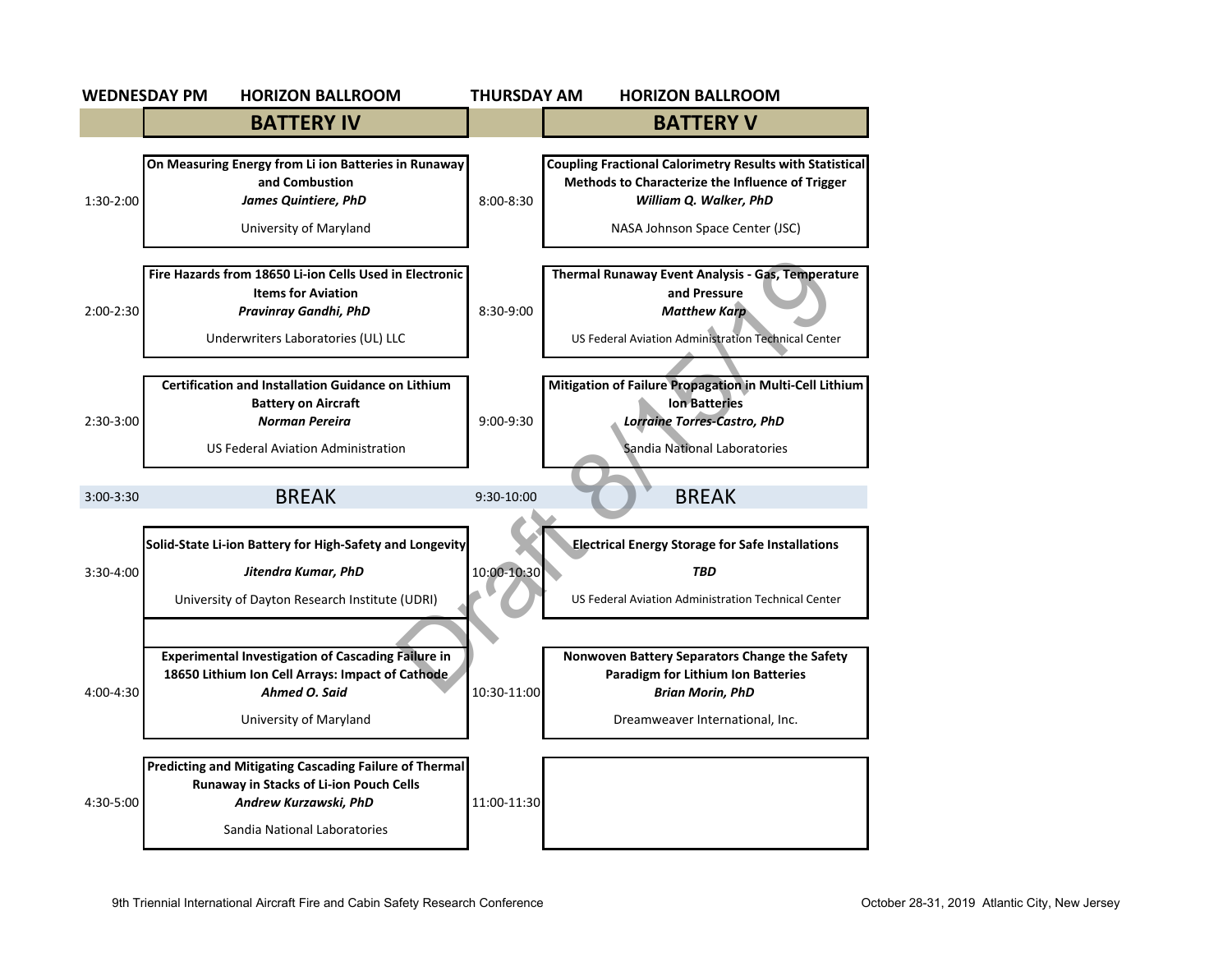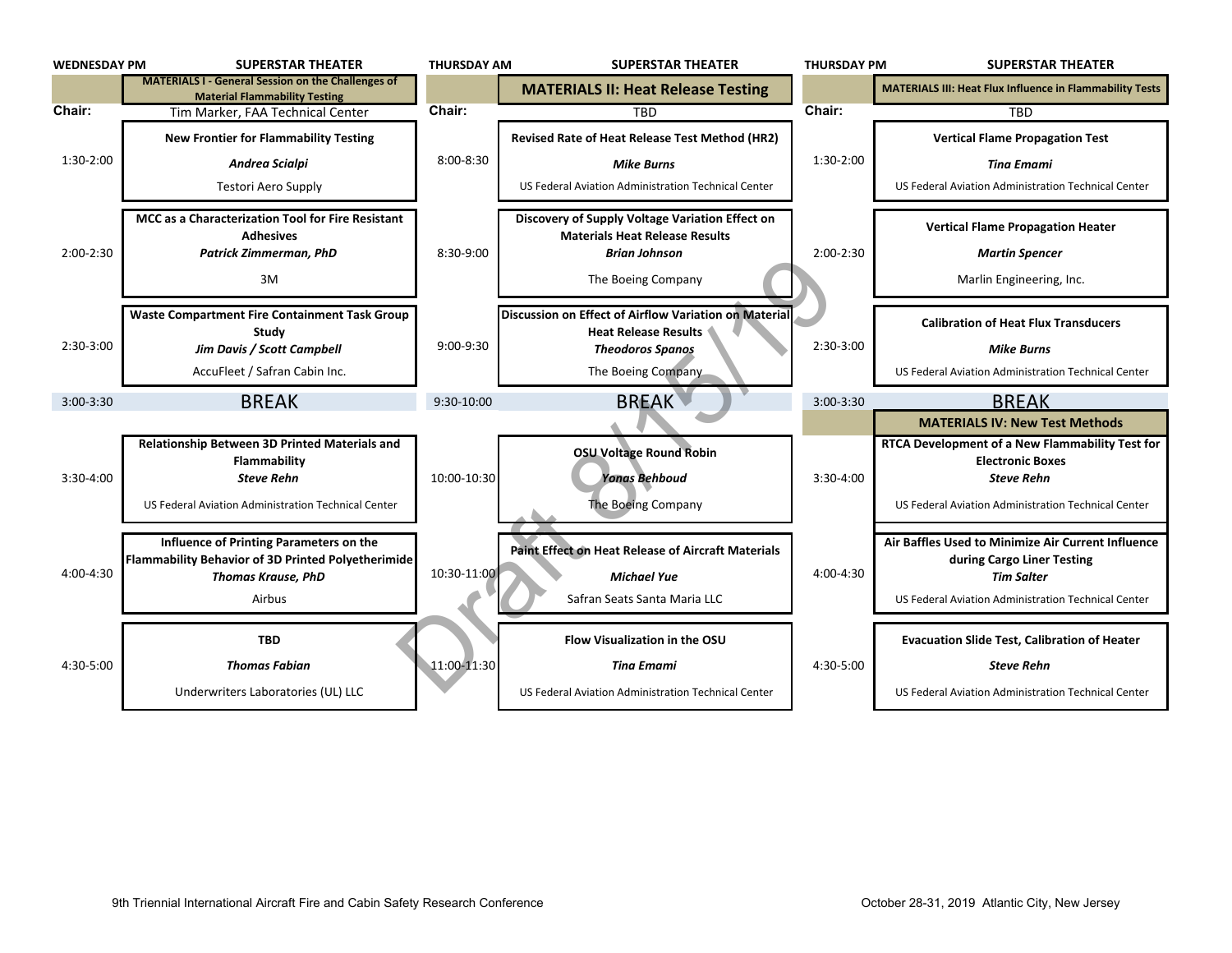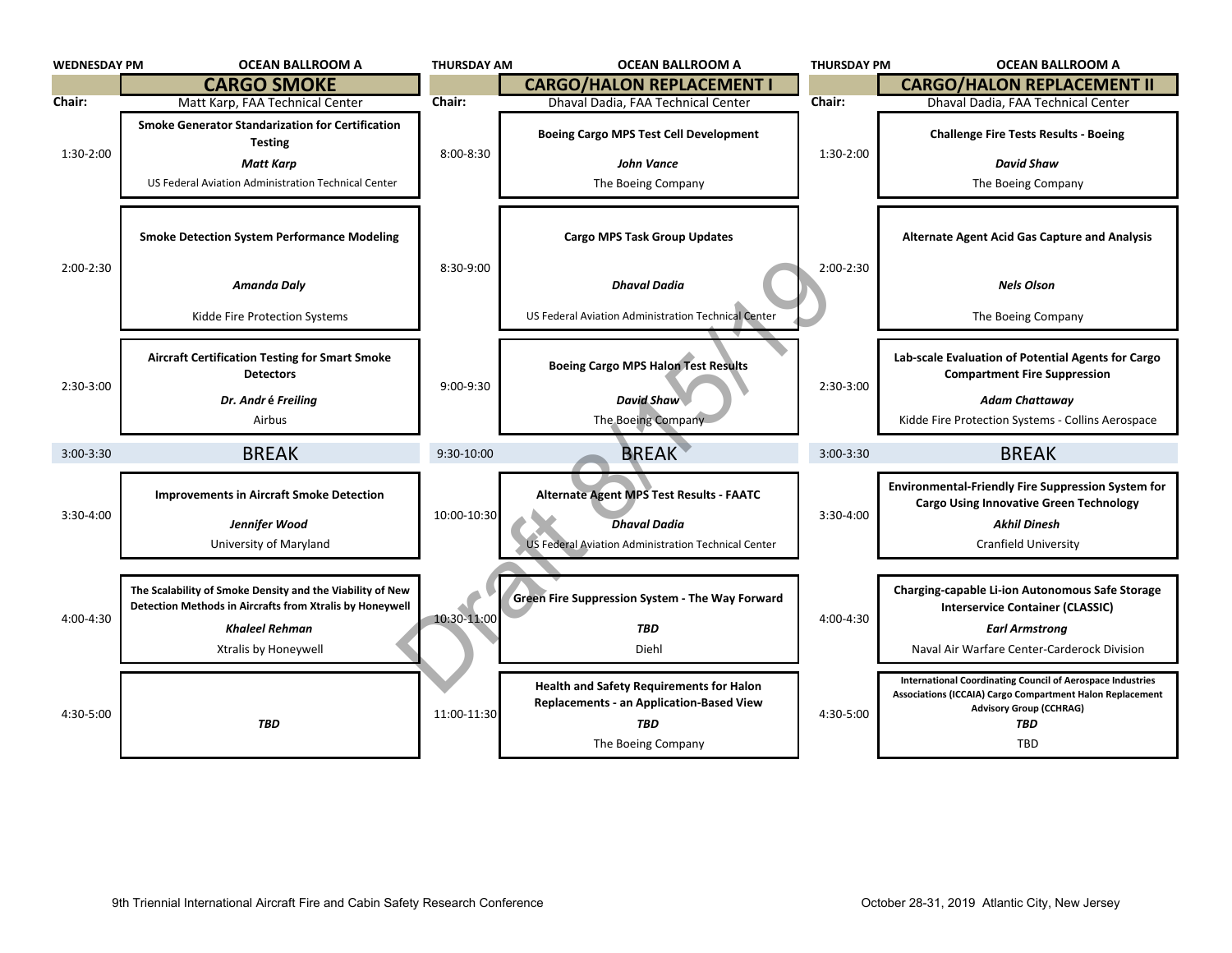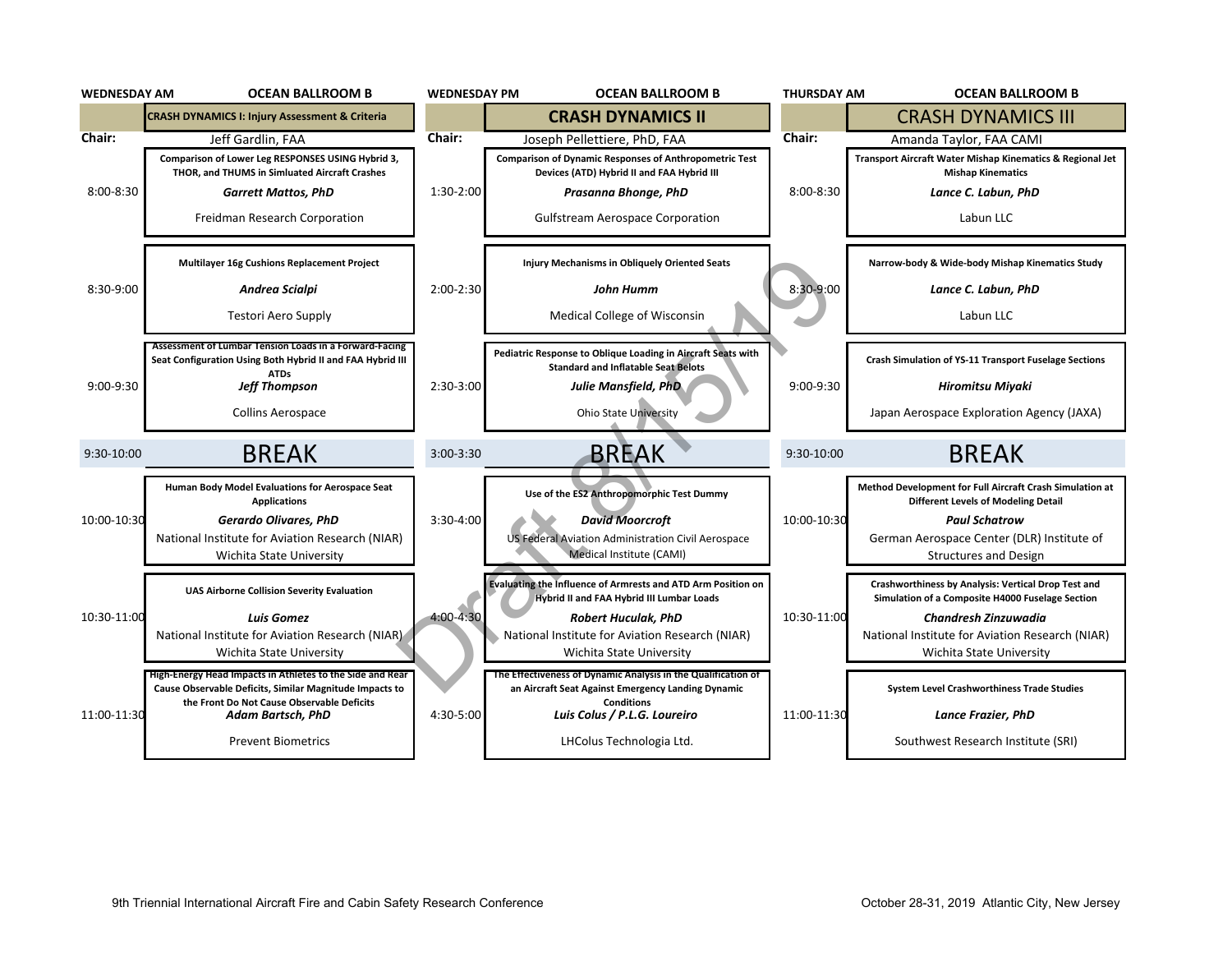| <b>THURSDAY PM</b> | <b>OCEAN BALLROOM B</b>                                                                                                                                                            |
|--------------------|------------------------------------------------------------------------------------------------------------------------------------------------------------------------------------|
|                    | <b>CRASH DYNAMICS IV: F-28 Full Scale Crash Test Program</b>                                                                                                                       |
| Chair:             | David Moorcroft, FAA CAMI                                                                                                                                                          |
|                    | F-28 Program Overview (Part I)                                                                                                                                                     |
| 1:30-2:00          | Joseph Pellettiere, PhD                                                                                                                                                            |
|                    | <b>US Federal Aviation Administration</b>                                                                                                                                          |
|                    | F-28 Program Overview (Part II)                                                                                                                                                    |
| 2:00-2:30          | Joseph Pellettiere, PhD                                                                                                                                                            |
|                    | <b>US Federal Aviation Administration</b>                                                                                                                                          |
| 2:30-3:00          | Development of a Full-Scale Finite Element Model of the Fokker F-<br>28 Fellowship Aircraft and Crash Simulation Predictions<br>Karen Jackson, PhD<br>NASA Langley Research Center |
| $3:00 - 3:30$      | <b>BREAK</b>                                                                                                                                                                       |
|                    | Summary of Results from a Fokker F-28 Full Scale Crash Test                                                                                                                        |
| 3:30-4:00          | Justin D. Littell, PhD                                                                                                                                                             |
|                    | NASA Langley Research Center                                                                                                                                                       |
|                    | Response from a Range of Occupants in Fokker F-28 Full Scale Crash<br><b>Test</b>                                                                                                  |
| 4:00-4:30          | Amanda Taylor                                                                                                                                                                      |
|                    | US Federal Aviation Administration Civil Aerospace Medical<br>Institute (CAMI)                                                                                                     |
|                    | Simulation Development and Prediction of Occupant Response in a<br>Fokker F-28 Full Scale Crash Test                                                                               |
| 4:30-5:00          | Jacob B. Putnam                                                                                                                                                                    |
|                    | NASA Langley Research Center                                                                                                                                                       |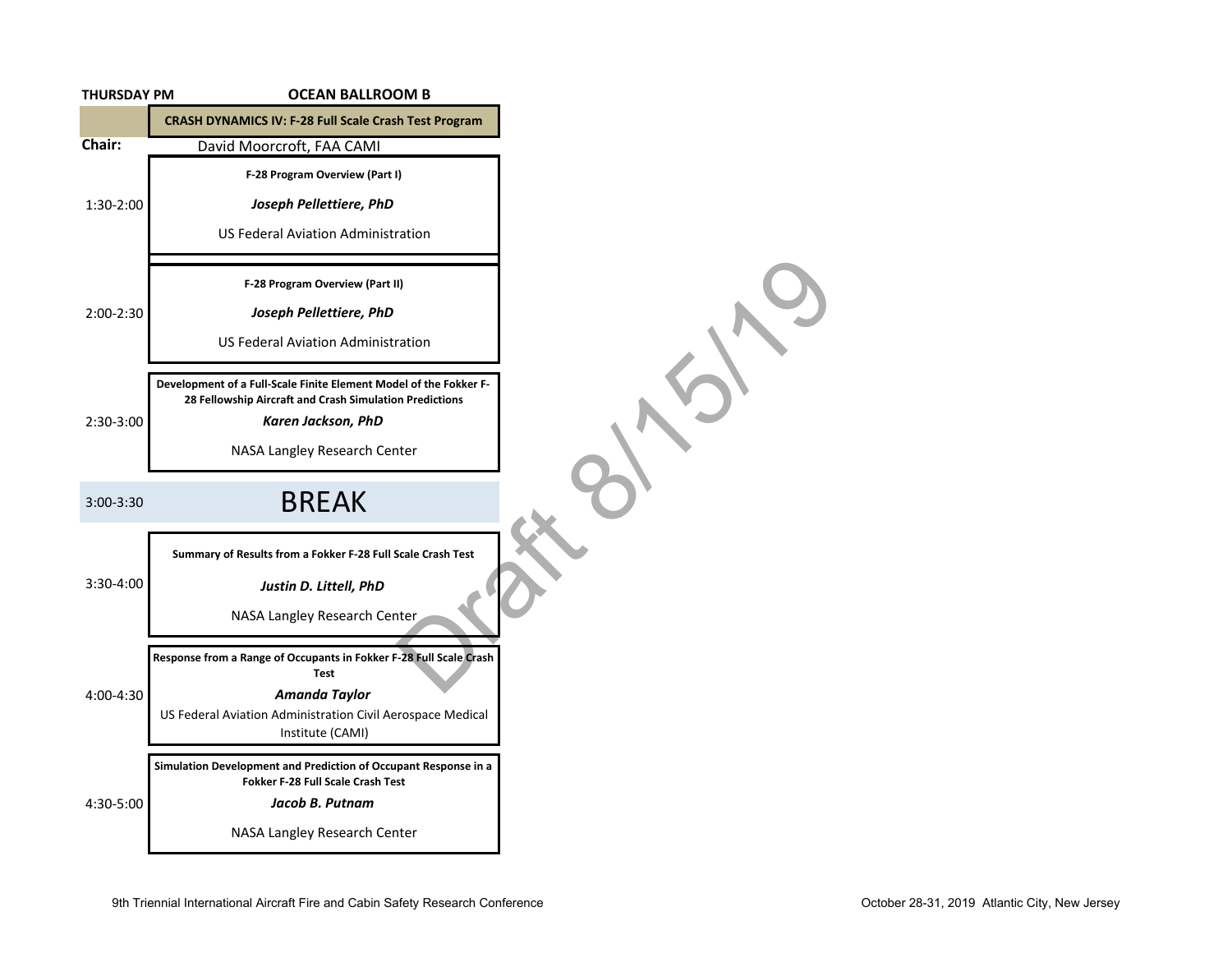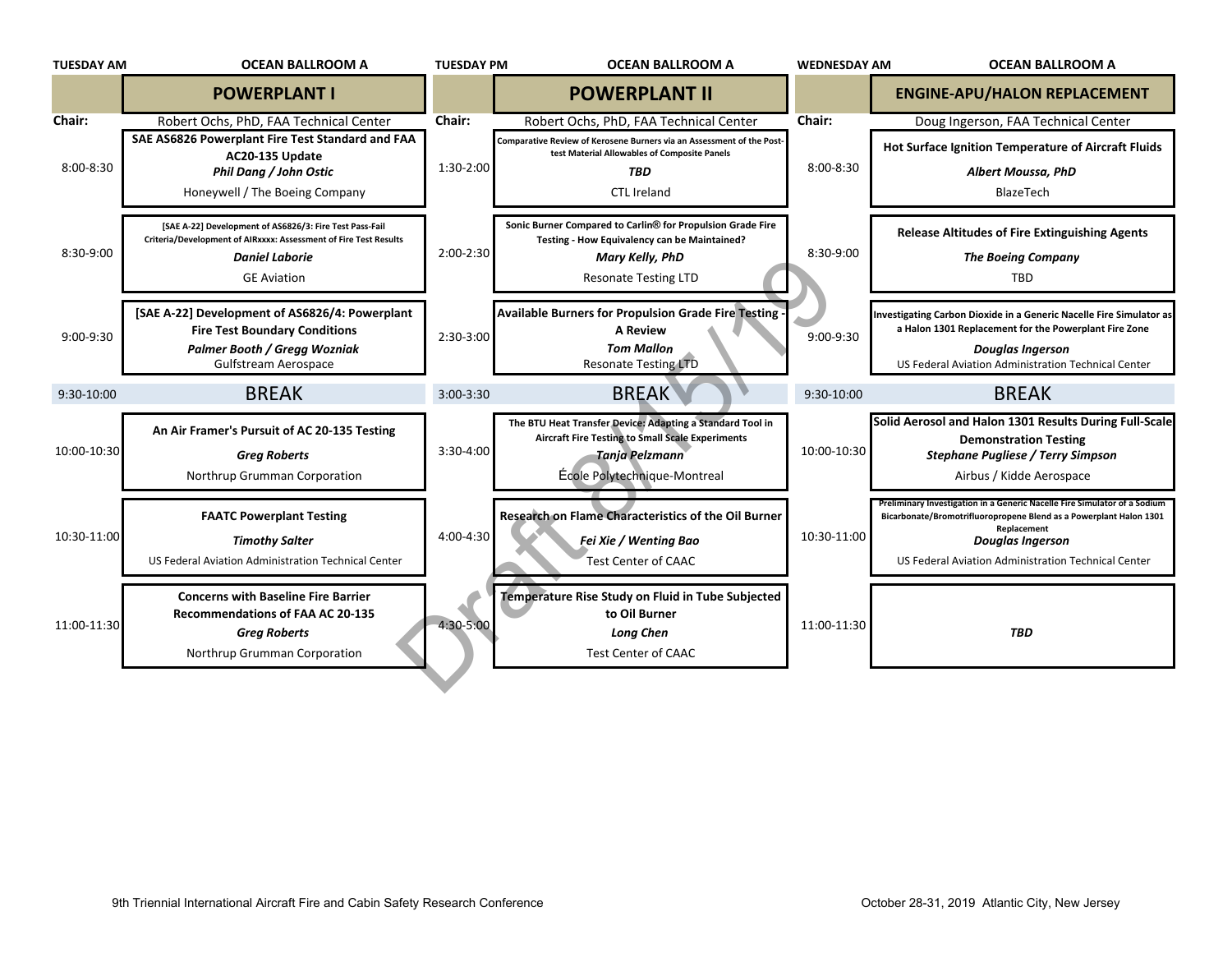| <b>TUESDAY AM</b> | <b>OCEAN BALLROOM B</b>                                                                                                                                                                                                                        | <b>TUESDAY PM</b> | <b>OCEAN BALLROOM B</b>                                                                                                                                     |  |
|-------------------|------------------------------------------------------------------------------------------------------------------------------------------------------------------------------------------------------------------------------------------------|-------------------|-------------------------------------------------------------------------------------------------------------------------------------------------------------|--|
|                   | <b>CABIN SAFETY I: Egress</b>                                                                                                                                                                                                                  |                   | <b>CABIN SAFETY II-Operations &amp; Design</b>                                                                                                              |  |
| Chair:            | Rick DeWeese, FAA CAMI                                                                                                                                                                                                                         | Chair:            | David Weed, FAA CAMI                                                                                                                                        |  |
| 8:00-8:30         | Evaluation of Egress from Side-Facing Seating with Deployed<br><b>Inflatable Safety Equipment</b><br><b>David Weed</b><br>US Federal Aviation Administration Civil Aerospace<br>Medical Institute (CAMI)                                       | 1:30-2:00         | <b>Rational for New Brace Position Guidance</b><br><b>Richard DeWeese</b><br>US Federal Aviation Administration Civil Aerospace Medical<br>Institute (CAMI) |  |
| 8:30-9:00         | Inflatable Emergency Egress II: Evaluation of Individual<br>Inflatable Aviation Life Preserver Retention Characteristics<br>Melissa Beben<br>US Federal Aviation Administration Civil Aerospace<br>Medical Institute (CAMI)                    | 2:00-2:30         | <b>Rethinking Complacency</b><br><b>Peter Zografos</b><br>Cabin Safety/Regulatory Professional<br>Sr.<br>Cabin Crew - Major U.S. Operator                   |  |
| 9:00-9:30         | Aircraft Seat Dimensions: Evaluation of the Effects of Seat<br>Pitch and Width on Transport Category Airplane Egress<br><b>David Weed</b><br>US Federal Aviation Administration Civil Aerospace<br>Medical Institute (CAMI)                    | 2:30-3:00         | Design for Cabin Safety<br>Cesar Alberto Silva<br><b>EMBRAER</b>                                                                                            |  |
| 9:30-10:00        | <b>BREAK</b>                                                                                                                                                                                                                                   | $3:00-3:30$       | <b>BREAK</b>                                                                                                                                                |  |
| 10:00-10:30       | <b>Evaluation of Serious Games for Passenger Education</b><br>Melissa Beben<br>US Federal Aviation Administration Civil Aerospace<br>Medical Institute (CAMI)                                                                                  | 3:30-4:00         | <b>TBD</b>                                                                                                                                                  |  |
| 10:30-11:00       | WiWaves: Civil Aerospace Medical Institute Wind and Wave Water<br>Survival Research Facility, Project Description, Outlook and Timeline<br><b>David Weed</b><br>US Federal Aviation Administration Civil Aerospace<br>Medical Institute (CAMI) | 4:00-4:30         |                                                                                                                                                             |  |
| 11:00-11:30       | <b>TBD</b>                                                                                                                                                                                                                                     | 4:30-5:00         | <b>TBD</b>                                                                                                                                                  |  |
|                   |                                                                                                                                                                                                                                                |                   |                                                                                                                                                             |  |